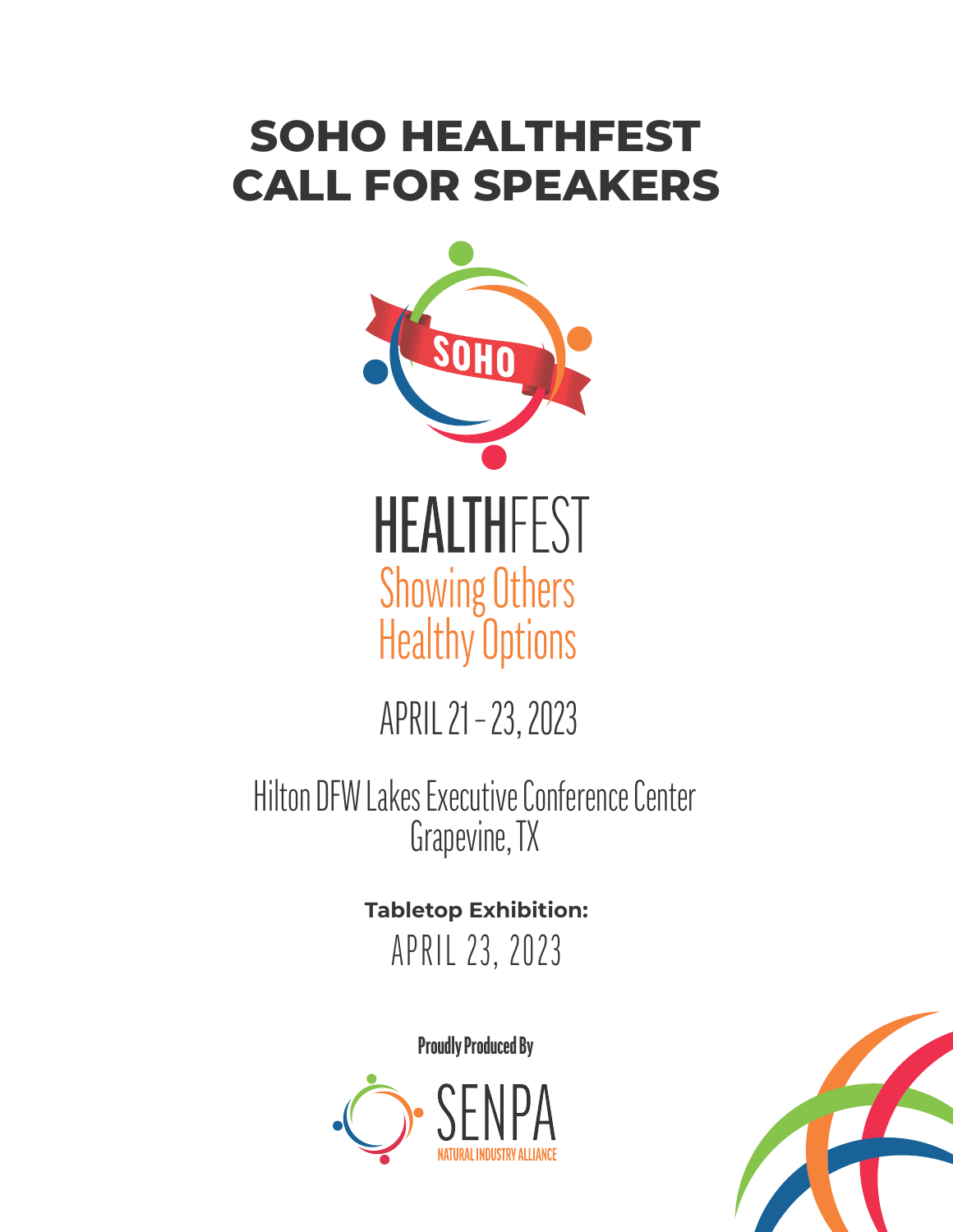

### **CALL FOR SOHO EXPO 2023 SPEAKERS**

Dear SOHO Healthfest Supporter:

SENPA is now looking for quality speakers for SOHO Healthfest, April 21–23, 2023. Attached are the appropriate forms. Speakers may be selected as early as November and there are limited openings available. Submissions need to arrive by September 23, 2023.

#### **Opportunity for Speakers:**

**"Vendor Functions"** are in rental rooms allowing a function of your choosing. It is permissible to promote your own product. Payment options attached; fees apply.

This opportunity will be promoted to retailers in the following marketing materials:

Retail Registration Flyer SOHOhealthfest.net Retail Email Campaigns Social Media Campaigns Official ShowGUIDE SENPA Speaks Newsletter Retail Post Card Campaigns Show Signage

We and the selection committee appreciate that all forms attached are submitted complete.

The Convention Committee selects speakers based on qualifications and topic. The Convention Committee also assigns the lecture time and room. If your candidate has not been a previous presenter at SOHO events, please include references and preferably an audio or video sample. **Please note: the sponsoring company must be an Exhibitor of 2023 SOHO Healthfest to qualify.**

Please contact us at (727) 846-0320 with any questions. As noted above, submissions need to arrive in our office before September 23, 2022.

Sincerely, *Your SOHO Healthfest Team*



727.846.0320 t 800.828.7250 f

www.SOHOHealthfest.net info@SOHOhealthfest.net

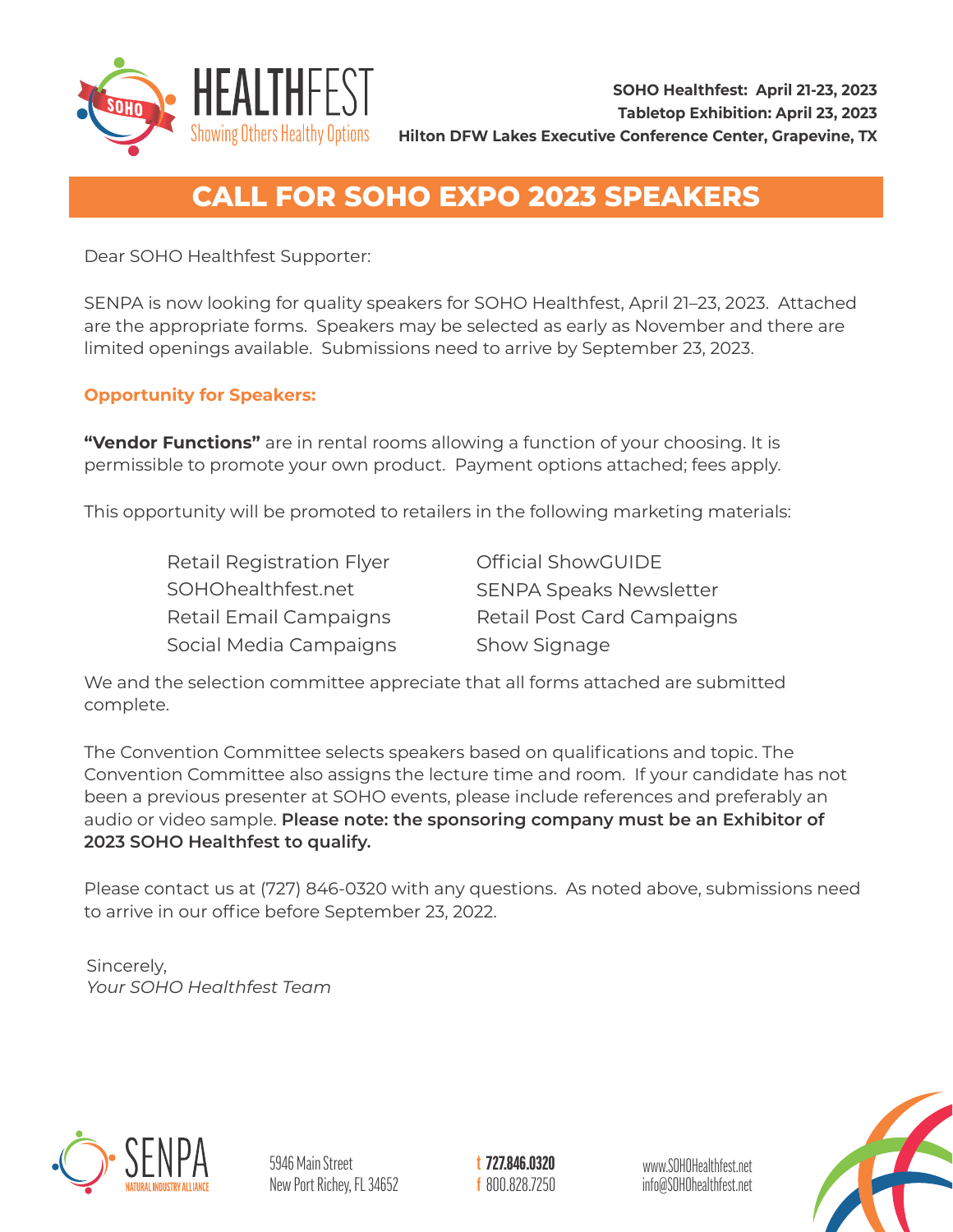|                        | <b>SPEAKER PROFILE &amp; PRESENTATI</b><br><b>Vendor Function \$750</b>                                                                                                                                                                                                                                                                                                                                                                                                                                  |                                                                                          |
|------------------------|----------------------------------------------------------------------------------------------------------------------------------------------------------------------------------------------------------------------------------------------------------------------------------------------------------------------------------------------------------------------------------------------------------------------------------------------------------------------------------------------------------|------------------------------------------------------------------------------------------|
|                        | <b>INCLUDED IN PROGRAM</b><br>Projector<br>Screen<br>Lavaliere Wireless Microphone<br>Seating: Theater or Classroom Style<br>Table at back of room for handouts<br>Laptop can be arranged from SOHO Management                                                                                                                                                                                                                                                                                           | <b>HEALIHF</b><br><b>Showing Others</b><br><b>Healthy Options</b><br>APRIL 21 - 23, 2023 |
| (Please print legibly) |                                                                                                                                                                                                                                                                                                                                                                                                                                                                                                          |                                                                                          |
|                        |                                                                                                                                                                                                                                                                                                                                                                                                                                                                                                          |                                                                                          |
|                        |                                                                                                                                                                                                                                                                                                                                                                                                                                                                                                          |                                                                                          |
|                        |                                                                                                                                                                                                                                                                                                                                                                                                                                                                                                          |                                                                                          |
|                        |                                                                                                                                                                                                                                                                                                                                                                                                                                                                                                          |                                                                                          |
|                        |                                                                                                                                                                                                                                                                                                                                                                                                                                                                                                          |                                                                                          |
|                        |                                                                                                                                                                                                                                                                                                                                                                                                                                                                                                          |                                                                                          |
|                        |                                                                                                                                                                                                                                                                                                                                                                                                                                                                                                          |                                                                                          |
|                        |                                                                                                                                                                                                                                                                                                                                                                                                                                                                                                          |                                                                                          |
|                        |                                                                                                                                                                                                                                                                                                                                                                                                                                                                                                          |                                                                                          |
|                        |                                                                                                                                                                                                                                                                                                                                                                                                                                                                                                          |                                                                                          |
| <b>PAYMENT METHOD</b>  | □ Pay by Check #___________________ (made payable to SENPA, Inc.)<br>NOTE: Company checks not accepted after January 31, 2023, must be paid by cashier's check or money order.<br>$\square$ Pay by credit card. American Express, MasterCard and VISA Accepted.<br>NOTE: Invoice will be sent with payment instructions.                                                                                                                                                                                 |                                                                                          |
|                        |                                                                                                                                                                                                                                                                                                                                                                                                                                                                                                          |                                                                                          |
|                        |                                                                                                                                                                                                                                                                                                                                                                                                                                                                                                          |                                                                                          |
|                        |                                                                                                                                                                                                                                                                                                                                                                                                                                                                                                          |                                                                                          |
| 75 Word Bio            | Attach a MS WORD DOCUMENT with the following information:<br><b>Title of Presentation</b><br>50-75 Word Program Description<br>Indicate Presentation Style: □ 1 speaker □ 2 speakers □ Panel Presentation (3 or 4 panelists)<br>Speaker's CV/Résumé<br>Additional Items to submit along with this completed application to info@SOHOexpo.net:<br>a) headshot photo - 3" x 3" color image - 300 dpi resolution jpg<br>b) sponsor logo (EPS format with fonts and special effects flattened) if applicable |                                                                                          |



5946 Main Street<br>New Port Richey, FL 34652

727.846.0320<br>www.SOHOHealthfest.net

FAX completed form to EMAIL completed form to OR 5946 Main Street www.SOHOHealthfest.net 800.828.7250 info@SOHOhealthfest.net

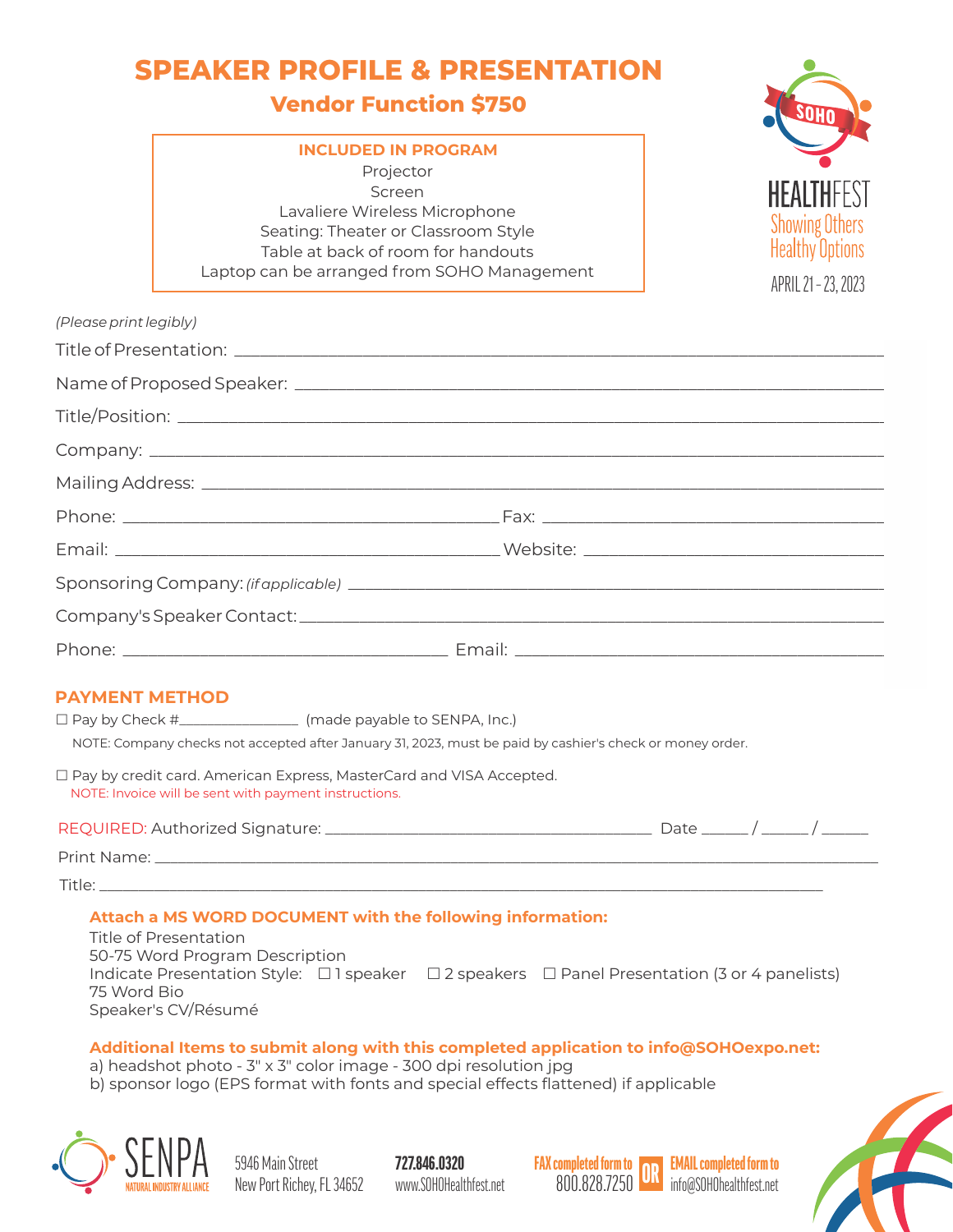### **SPEAKERS RELEASE – VENDOR FUNCTION**

By participating in SENPA's SOHO Healthfest, education program speakers give permission to SENPA to audiotape, videotape or otherwise reproduce their presentations, as well as use their names and pictures in the promotion of the education program. Most conference sessions, seminars, and workshops will be recorded for educational purposes and shared as a member benefit of SENPA. I consent to such sales and distribution and waive all interest in the same.



Speakers who supply outlines to be printed and presentations to be made available give SENPA permission to copy and distribute them to seminar and show attendees.

Speaker's presentation MAY promote or endorse any specific product, product lines, service or company in the course of the session or workshop.

It is the responsibility of the speaker to present objective information, respect the opposing views of others, and avoid defamatory comments against individuals, products or organizations. SENPA will not accept liability for legal actions resulting from speaker statements or written materials.

*By Signing below, I verify that I understand and agree to comply with the above:*

Signature Date Date of the Date of the Date of the Date of the Date of the Date of the Date of the Date of the Date of the Date of the Date of the Date of the Date of the Date of the Date of the Date of the Date of the Dat

\_\_\_\_\_\_\_\_\_\_\_\_\_\_\_\_\_\_\_\_\_\_\_\_\_\_\_\_\_\_\_\_\_\_\_\_\_\_\_\_\_\_\_\_\_\_\_\_\_\_\_\_\_\_\_\_\_\_\_\_\_\_\_\_\_\_\_\_\_\_\_\_\_\_\_\_\_\_\_\_\_\_\_\_\_\_\_\_\_\_\_\_\_\_\_\_\_\_\_\_\_\_\_\_\_\_\_ Print Name

\_\_\_\_\_\_\_\_\_\_\_\_\_\_\_\_\_\_\_\_\_\_\_\_\_\_\_\_\_\_\_\_\_\_\_\_\_\_\_\_\_\_\_\_\_\_\_\_\_\_\_\_\_\_\_\_\_\_\_\_\_\_\_\_\_\_\_\_\_\_\_\_\_\_\_\_\_\_\_\_\_\_\_\_\_\_\_\_\_\_\_\_\_\_\_\_\_\_\_\_\_\_\_\_\_\_\_



727.846.0320 www.SOHOHealthfest.net 800.828.7250 info@SOHOhealthfest.net

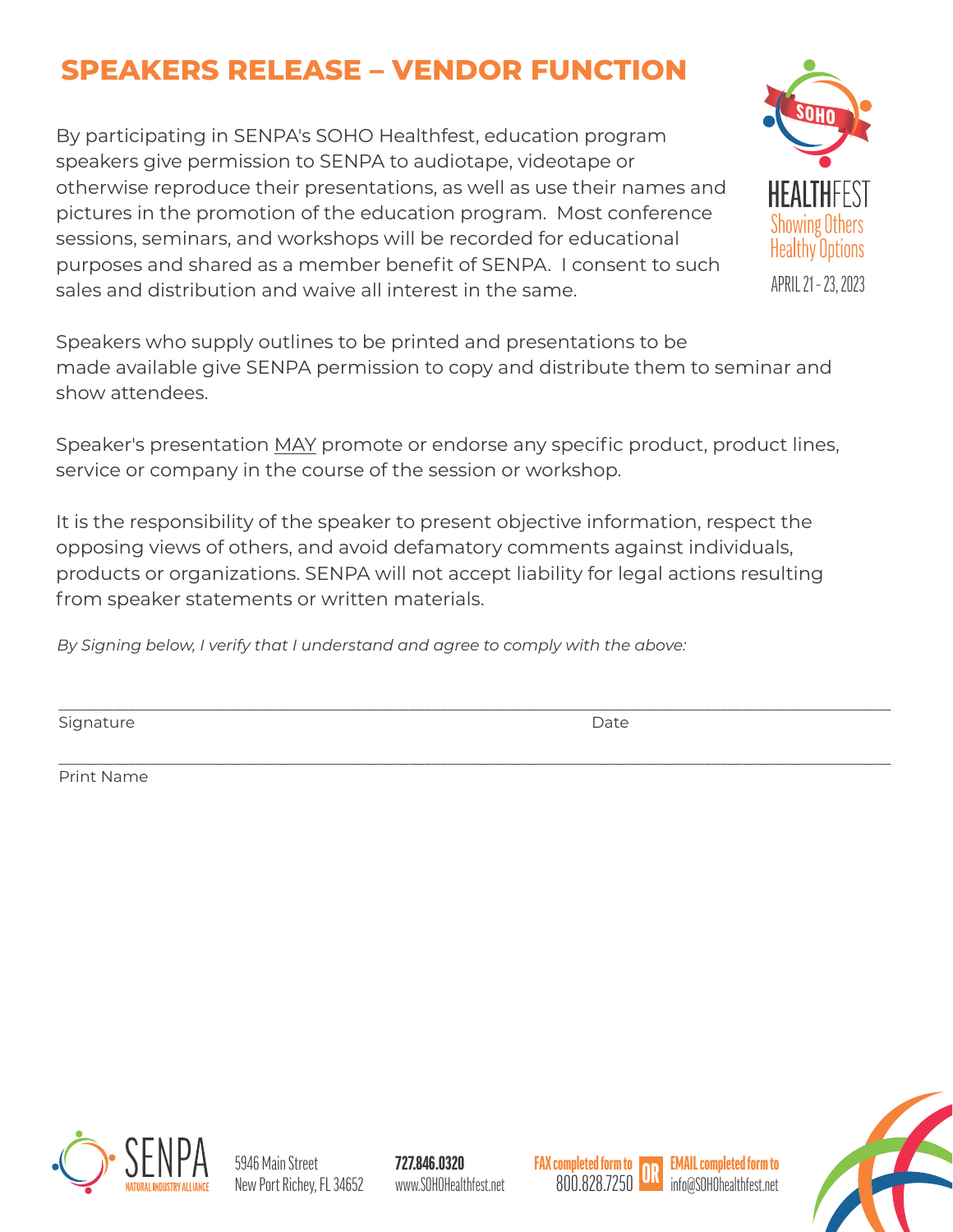# **SPEAKERS CREDENTIALING POLICY**

Speakers at SOHO Healthfest trade show vendor programs who intend to use credentials and titles after their names must have earned appropriate degrees, certifications or licensure from accredited institutions or certifying/licensing bodies. To have credentials recognized in show-related literature and promotion, SENPA/SOHO Healthfest must first verify the credentials.



For doctors (N.D., M.D., PhD, O.D., D.C., D.O., D.D.S., D.V.M., etc.) and people holding Masters or other degrees, the credentials must originate from institutions that have received accreditation from one or more of the following regional or national accrediting agencies:

North Central Association of Colleges and Schools Southern Association of Colleges and Schools Middle States Association of Colleges and Schools New England Association of Schools and Colleges North West Association of Schools and Colleges Western Association of Schools and Colleges Liaison Committee on Medical Education (LCME) Council on Naturopathic Medical Education (CNME) American Dental Association (ADA) Commission on Dental Accreditation American Osteopathic Association (AOA) Council on Chiropractic Education (CCE) American Veterinary Medical Association

The credentials of certified nutritionists (CCN, CN, CNS, etc.) or registered dietitians (RD) or allied health professionals must originate from one of the following certifying bodies and/or from programs accredited by one of the following accrediting institutions:

### **Certifying Body:**

American Nutritionist Association (ANA) Clinical Nutritionist Certifying Board (CNCB) **Accrediting Institution:** National Commission for Certifying Agencies (NCCA) Distance Education & Training Council (DETC) Commission on Accreditation of Allied Health Education Programs (CAAHEP)

Any person representing him/herself as an expert in a particular field must document the basis for this expertise. If this expertise includes specific certification or other credentials, then he or she must provide documentation as provided in Sections I and II above.

Documentation of credentials not specifically addressed above will be evaluated on an individual basis. All determinations of suitability of credentials or sufficiency of documentation will be at the discretion of SENPA.

Speakers will be required to sign a Conflict of Interest Statement.



727.846.0320





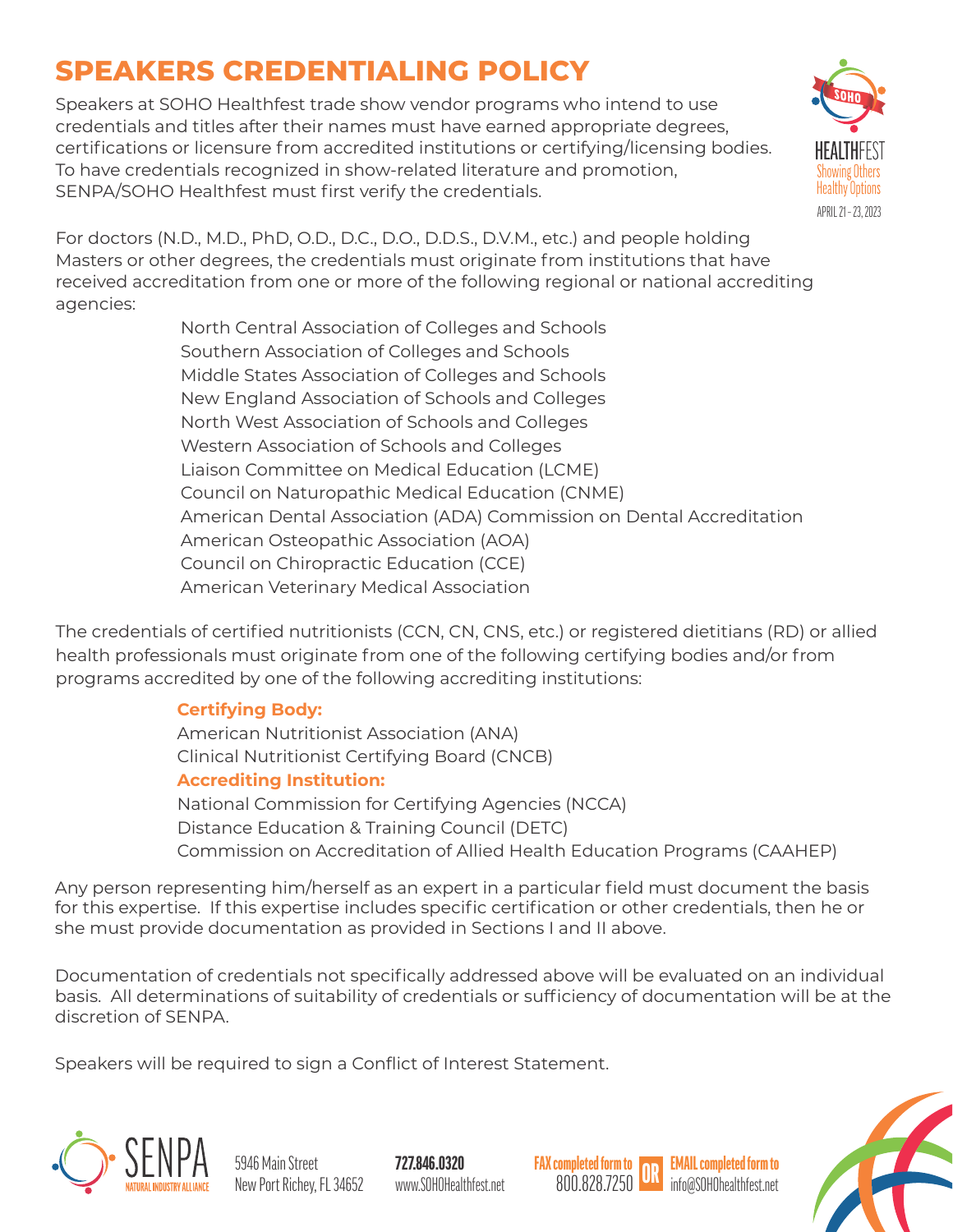### **SPEAKERS CREDENTIALING INFORMATION**

|                                                 |  |  |             | V                                                                                           |
|-------------------------------------------------|--|--|-------------|---------------------------------------------------------------------------------------------|
| (PhD, M.S., C.N.S., C.C.N., R. Ph., M.D., etc.) |  |  | _*see below | <b>HEALTHFEST</b><br><b>Showing Others</b><br><b>Healthy Options</b><br>APRIL 21 - 23, 2023 |
|                                                 |  |  |             |                                                                                             |
|                                                 |  |  |             |                                                                                             |
|                                                 |  |  |             |                                                                                             |
|                                                 |  |  |             |                                                                                             |
|                                                 |  |  |             |                                                                                             |
|                                                 |  |  |             |                                                                                             |
|                                                 |  |  |             |                                                                                             |

#### **\*CREDENTIALS**

I have read the Speakers Credentialing Policy and understand that SENPA/SOHO Healthfest will verify the following, or, attach a copy of your diploma, certificate, license, etc.

Institutions, Licensing Board, etc.

\_\_\_\_\_\_\_\_\_\_\_\_\_\_\_\_\_\_\_\_\_\_\_\_\_\_\_\_\_\_\_\_\_\_\_\_\_\_\_\_\_\_\_\_ Year Awarded \_\_\_\_\_\_\_\_\_\_\_\_\_\_\_\_\_\_\_\_\_\_\_\_\_

\_\_\_\_\_\_\_\_\_\_\_\_\_\_\_\_\_\_\_\_\_\_\_\_\_\_\_\_\_\_\_\_\_\_\_\_\_\_\_\_\_\_\_\_ Year Awarded \_\_\_\_\_\_\_\_\_\_\_\_\_\_\_\_\_\_\_\_\_\_\_\_\_

\_\_\_\_\_\_\_\_\_\_\_\_\_\_\_\_\_\_\_\_\_\_\_\_\_\_\_\_\_\_\_\_\_\_\_\_\_\_\_\_\_\_\_\_ Year Awarded \_\_\_\_\_\_\_\_\_\_\_\_\_\_\_\_\_\_\_\_\_\_\_\_\_

\_\_\_\_\_\_\_\_\_\_\_\_\_\_\_\_\_\_\_\_\_\_\_\_\_\_\_\_\_\_\_\_\_\_\_\_\_\_\_\_\_\_\_\_\_\_\_\_\_\_\_\_\_\_\_\_\_\_\_\_\_\_\_\_\_\_\_\_\_\_\_\_\_\_\_\_\_\_\_\_\_\_\_\_\_\_\_\_\_\_\_\_\_\_\_\_\_\_\_\_\_\_\_\_\_\_\_ Signature Date Date Date Date Date Date

\_\_\_\_\_\_\_\_\_\_\_\_\_\_\_\_\_\_\_\_\_\_\_\_\_\_\_\_\_\_\_\_\_\_\_\_\_\_\_\_\_\_\_\_\_\_\_\_\_\_\_\_\_\_\_\_\_\_\_\_\_\_\_\_\_\_\_\_\_\_\_\_\_\_\_\_\_\_\_\_\_\_\_\_\_\_\_\_\_\_\_\_\_\_\_\_\_\_\_\_\_\_\_\_\_\_\_ Print Name



727.846.0320



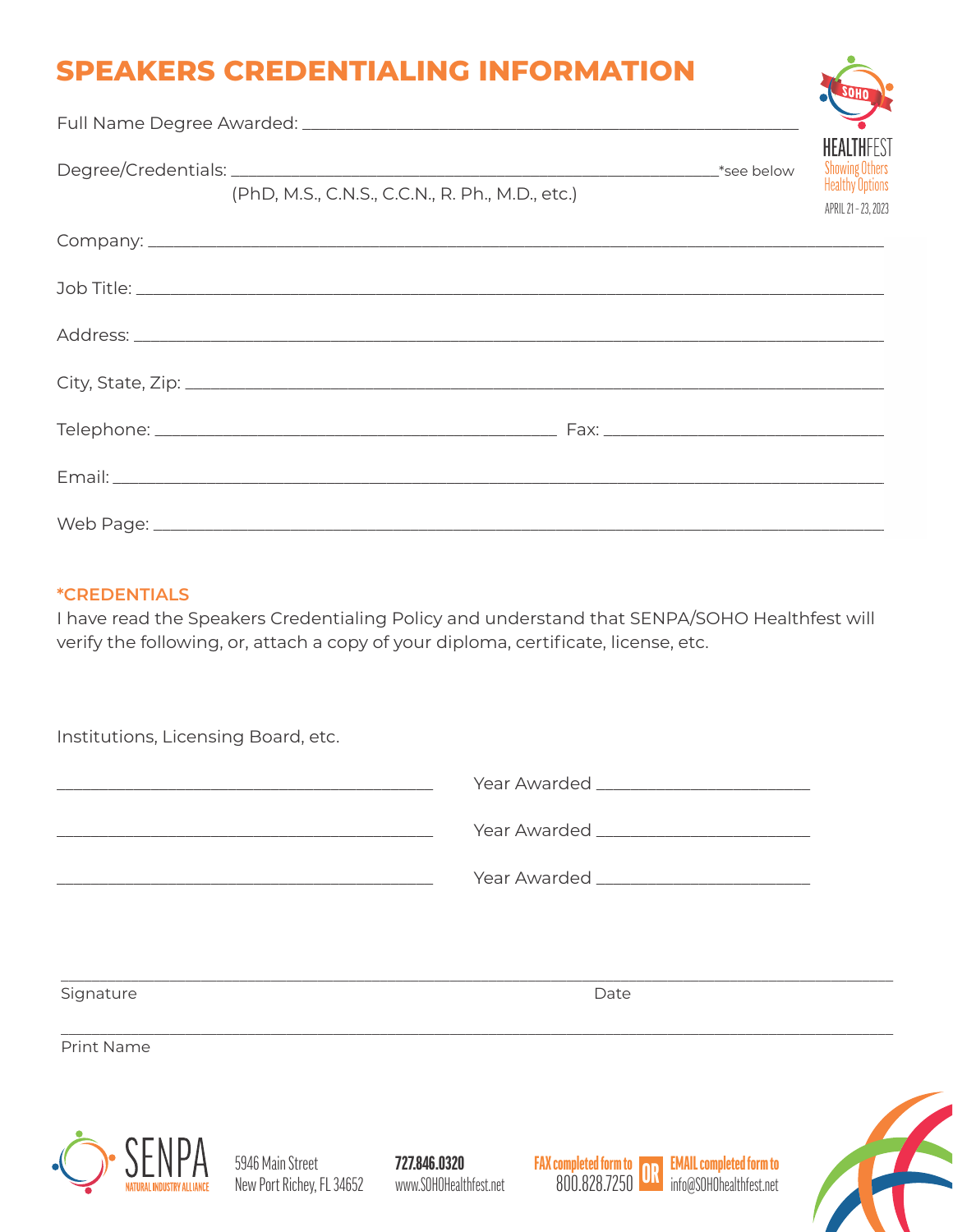## **SPEAKER CONFLICT OF INTEREST POLICY**

matter of the education program. A conflict of interest is a situation in which the<br>presentation of a speaker may be influenced by current or anticipated financial gain It is the goal of SENPA to ensure balance, independence, objectivity, and scientific honesty in all its education programs. All speakers and presenters participating in any SENPA sponsored programs are required to disclose to the program audience any actual or potential conflict(s) of interest that may have a bearing on the subject matter of the education program. A conflict of interest is a situation in which the as a result of a personal financial relationship with food, drug or device



manufacturers, or other individuals or entities whose products or services are related to the subject matter of the program.

*This policy is not intended to prevent a speaker with a potential conflict of interest from making a presentation. It is intended to openly identify any potential conflict so that listeners may form their own judgments about the value and validity of the presentation with full disclosure of the relevant facts. It remains for the audience to determine whether a speaker's other interests may reflect a possible bias in either the information or the conclusions presented.*

#### **REQUIRED DISCLOSURES**

Each participant in a SENPA sponsored education program shall make disclosure if, within the previous three years, that individual or an immediate family member has had a personal financial relationship with a commercial or other party related directly or indirectly to the subject matter of the individual's presentation. Such a relationship constitutes an actual or potential conflict of interest which must be disclosed.

For the purpose of the above, **"education programs"** include all aspects of the SENPA Annual Meeting, including scientific papers, symposia, workshops, seminars, instructional and continuing education courses, and any other SENPA sponsored education or informal activities and publications. An individual's **"immediate family member"** includes the individual's spouse, life partner, child, parent or sibling. A **"personal financial relationship"** includes current or expected receipt of salaries, ownerships, equity positions, stock options, royalties, consulting fees or honoraria, material research support, and other financial arrangements. Any question as to whether a personal financial relationship exists should be submitted to, and will be resolved at the discretion of, the SENPA SOHO Events Committee.

Failure to comply with this disclosure requirement may result in a disqualification from participation in all future SENPA sponsored programs.

#### **PROCEDURES**

Each participant in a SENPA sponsored education event shall complete and sign the back of this Declaration form and submit it with his or her application or agreement to participate. A declaration must be submitted for every program the participant wishes to participate in, e.g., for each SENPA Annual Meeting. If the participant's situation changes during the period of time between the submission of a Declaration and the program, so as to render the Declaration incorrect or incomplete, the participant must submit a revised Declaration. The disclosed information may be published in program materials and must be announced to the audience by the individual participant prior to commencement of his or her presentation.



New Port Richey, FL 34652

727.846.0320